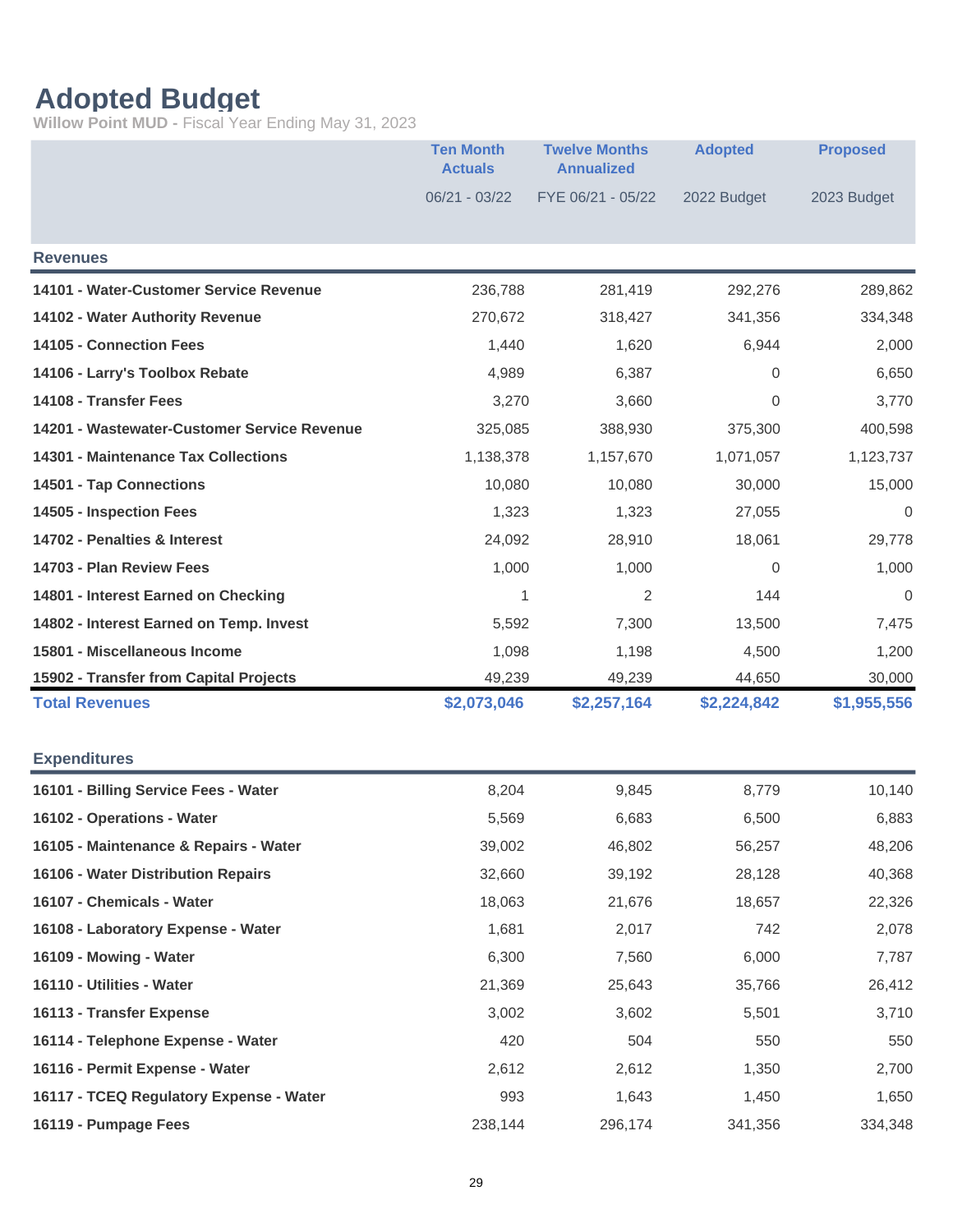## **Adopted Budget**

**Willow Point MUD -** Fiscal Year Ending May 31, 2023

|                                           | <b>Ten Month</b><br><b>Actuals</b><br>06/21 - 03/22 | <b>Twelve Months</b><br><b>Annualized</b><br>FYE 06/21 - 05/22 | <b>Adopted</b><br>2022 Budget | <b>Proposed</b><br>2023 Budget |
|-------------------------------------------|-----------------------------------------------------|----------------------------------------------------------------|-------------------------------|--------------------------------|
|                                           |                                                     |                                                                |                               |                                |
| <b>16120 - Service Account Collection</b> | 6,429                                               | 7,715                                                          | 5,700                         | 7,946                          |
| 16201 - Billing Service Fees - Wastewater | 7,854                                               | 9,425                                                          | 8,778                         | 9,708                          |
| 16202 - Operations - Wastewater           | 11,138                                              | 13,366                                                         | 12,768                        | 13,767                         |
| 16205 - Maint & Repairs - Wastewater      | 62,630                                              | 75,156                                                         | 68,263                        | 77,411                         |
| 16208 - Laboratory Expense - Wastewater   | 16,555                                              | 19,866                                                         | 22,277                        | 20,462                         |
| 16209 - Mowing - Wastewater               | 2,250                                               | 2,700                                                          | 2,500                         | 2,781                          |
| 16210 - Utilities - Wastewater            | 31,877                                              | 38,252                                                         | 35,766                        | 39,400                         |
| 16212 - Sludge Removal                    | 34,465                                              | 45,953                                                         | 28,000                        | 47,332                         |
| 16214 - Telephone Expense - Wastewater    | 424                                                 | 509                                                            | 550                           | 524                            |
| 16215 - Lease Expense - Wastewater        | 70,500                                              | 84,600                                                         | 84,600                        | 84,600                         |
| 16216 - Permit Expense - Wastewater       | 0                                                   | 0                                                              | 1,350                         | 0                              |
| 16217 - TCEQ Regulatory Exp-Wastewater    | 993                                                 | 1,643                                                          | 1,450                         | 1,650                          |
| 16301 - Garbage Expense                   | 108,929                                             | 130,715                                                        | 116,700                       | 140,911                        |
| 16404 - Detention Pond Mowing             | 69,227                                              | 83,072                                                         | 115,000                       | 134,000                        |
| 16501 - Tap Connection Expense            | 394                                                 | 394                                                            | 25,000                        | 10,000                         |
| 16502 - Inspection Expense                | 6,636                                               | 7,963                                                          | 18,813                        | 7,500                          |
| 16110 - Utilities - Streetlights          | 7,956                                               | 9,547                                                          | $\Omega$                      | 9,834                          |
| 16703 - Legal Fees                        | 76,519                                              | 91,823                                                         | 60,000                        | 60,000                         |
| 16705 - Auditing Fees                     | 13,500                                              | 13,500                                                         | 13,500                        | 13,500                         |
| 16706 - Engineering Fees                  | 98,498                                              | 118,198                                                        | 40,000                        | 70,000                         |
| 16709 - Election Expense                  | 162                                                 | 162                                                            | 10,000                        | 0                              |
| 16710 - Website Hosting                   | 11,638                                              | 13,966                                                         | 4,750                         | 14,385                         |
| 16712 - Bookkeeping Fees                  | 29,067                                              | 34,880                                                         | 28,150                        | 40,000                         |
| 16713 - Legal Notices & Other Publ        | 0                                                   | 0                                                              | 125                           | 125                            |
| 16714 - Printing & Office Supplies        | 8,504                                               | 10,205                                                         | 8,500                         | 9,600                          |
| 16715 - Filing Fees                       | 292                                                 | 372                                                            | 175                           | 375                            |
| 16716 - Delivery Expense                  | 1,305                                               | 1,355                                                          | 1,850                         | 850                            |
| 16717 - Postage                           | 309                                                 | 371                                                            | 450                           | 450                            |
| 16718 - Insurance & Surety Bond           | 19,676                                              | 19,676                                                         | 14,044                        | 20,000                         |
| 16719 - AWBD Expense                      | 4,223                                               | 4,423                                                          | 5,000                         | 5,000                          |
| 16721 - Meeting Expense                   | 2,466                                               | 2,866                                                          | 0                             | 3,600                          |
| 16722 - Bank Service Charge               | 544                                                 | 704                                                            | 0                             | 960                            |